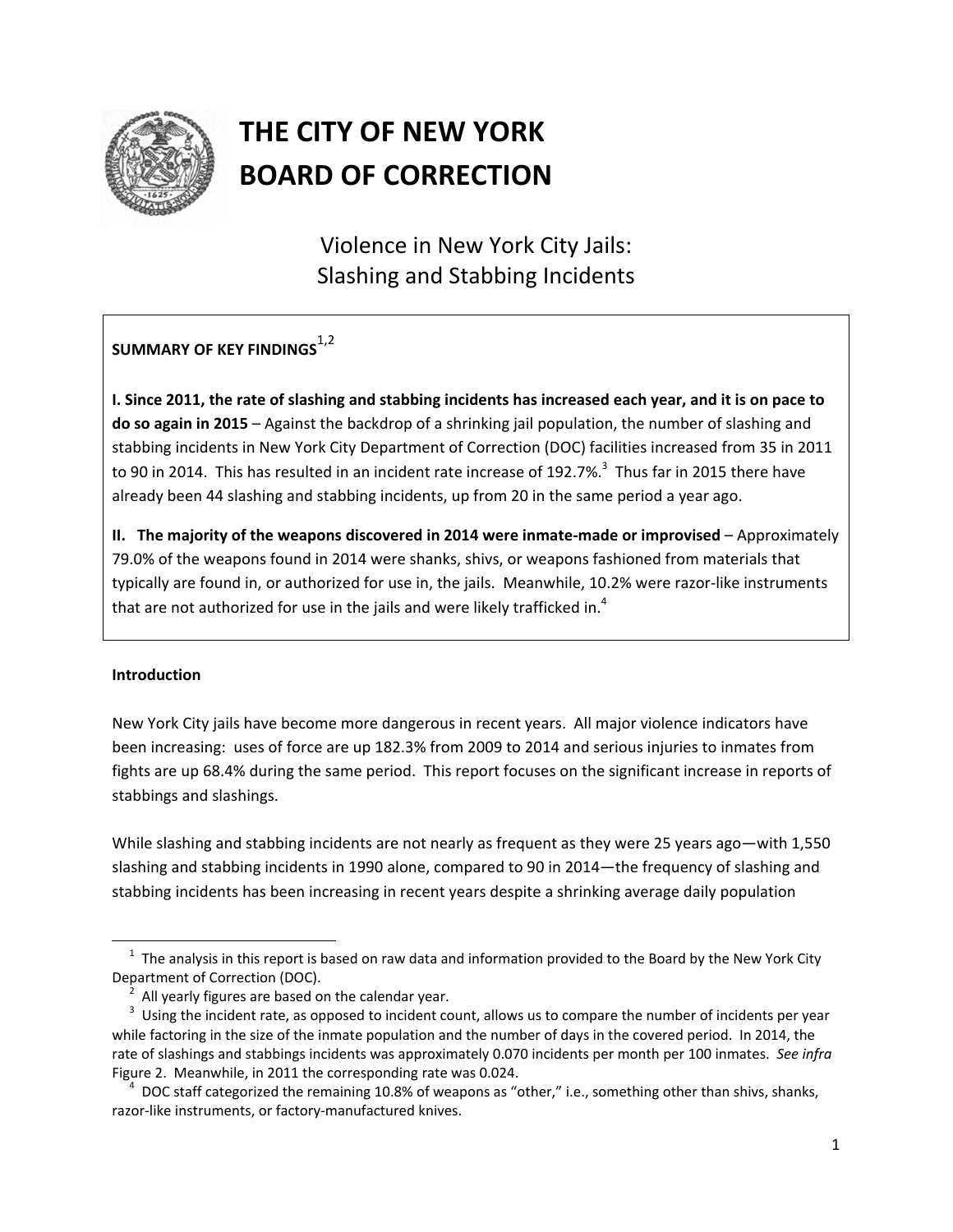(ADP)<sup>5</sup>. The number of reported slashing and stabbing incidents<sup>6</sup> per year increased 260.0% from 25 in 2009 to 90 in 2014. *See Table 1.* Meanwhile, ADP dropped 17.3%, from 13,194 inmates in 2009 to 10,909 inmates in 2014. *See Figure 1*. In all, the rate of slashings and stabbings increased by 335.4% in that five‐year period. *See Figure 2*.

| Year         | Slashing<br>incidents | Stabbing<br>incidents | Total |
|--------------|-----------------------|-----------------------|-------|
| 2009         | 16                    | ٩                     | 25    |
| 2010         | 41                    | 7                     | 48    |
| 2011         | 26                    | 9                     | 35    |
| 2012         | 66                    | 7                     | 73    |
| 2013         | 70                    | 3                     | 73    |
| 2014         | 81                    | 9                     | 90    |
| <b>Total</b> | 300                   | 44                    | 344   |





**Figure 1. ADP in NYC DOC facilities from 2009 through 2014**

Early numbers portend a continuation of this upward trend in 2015. There have been 44 slashing and stabbing incidents so far this year; there were 20 during the same period in 2014. This year, 18 incidents were reported in March alone.

#### **The Impact of Slashings and Stabbings on Jail Operations**

Slashings and stabbings have profound impacts on jail operations; each typically results in a facility‐wide emergency lockdown. During lockdowns, inmates are locked into their cells or dorms, and all services, including visits, law library, recreation, and religious services are suspended for the duration of the lockdown. Inmates may leave their respective housing units only for court appearances or medical reasons.

Although uses of force and inmate‐on‐inmate fights occur much more frequently, they often result in lockdowns of a much narrower scope, often limited to the incident location.

Beginning on March 3, 2015, on the heels of four slashing incidents within a two-day period, $7$  DOC took the extraordinary step of placing five of its jails – AMKC, GMDC, GRVC, MDC, and OBCC – on lockdown

<sup>5</sup> Average Daily Population (ADP) refers to the average number of inmates in DOC custody.

 $6$  The number of incidents is based on the total number of slashing or stabbing incident reports generated by DOC's Central Operations Desk (COD) each year. DOC policy requires facility staff to report all slashing or stabbing injuries to DOC's Central Operations Desk (COD). *See* N.Y.C. DEP'T OF CORRECTION, DIRECTIVE 5000R‐A, REPORTING UNUSUAL INCIDENTS, Appendix A, para. C (11), at 9‐10 (Nov. 19, 2004). Every slashing or stabbing incident involves one or more one weapons and result in injuries to one or more inmates.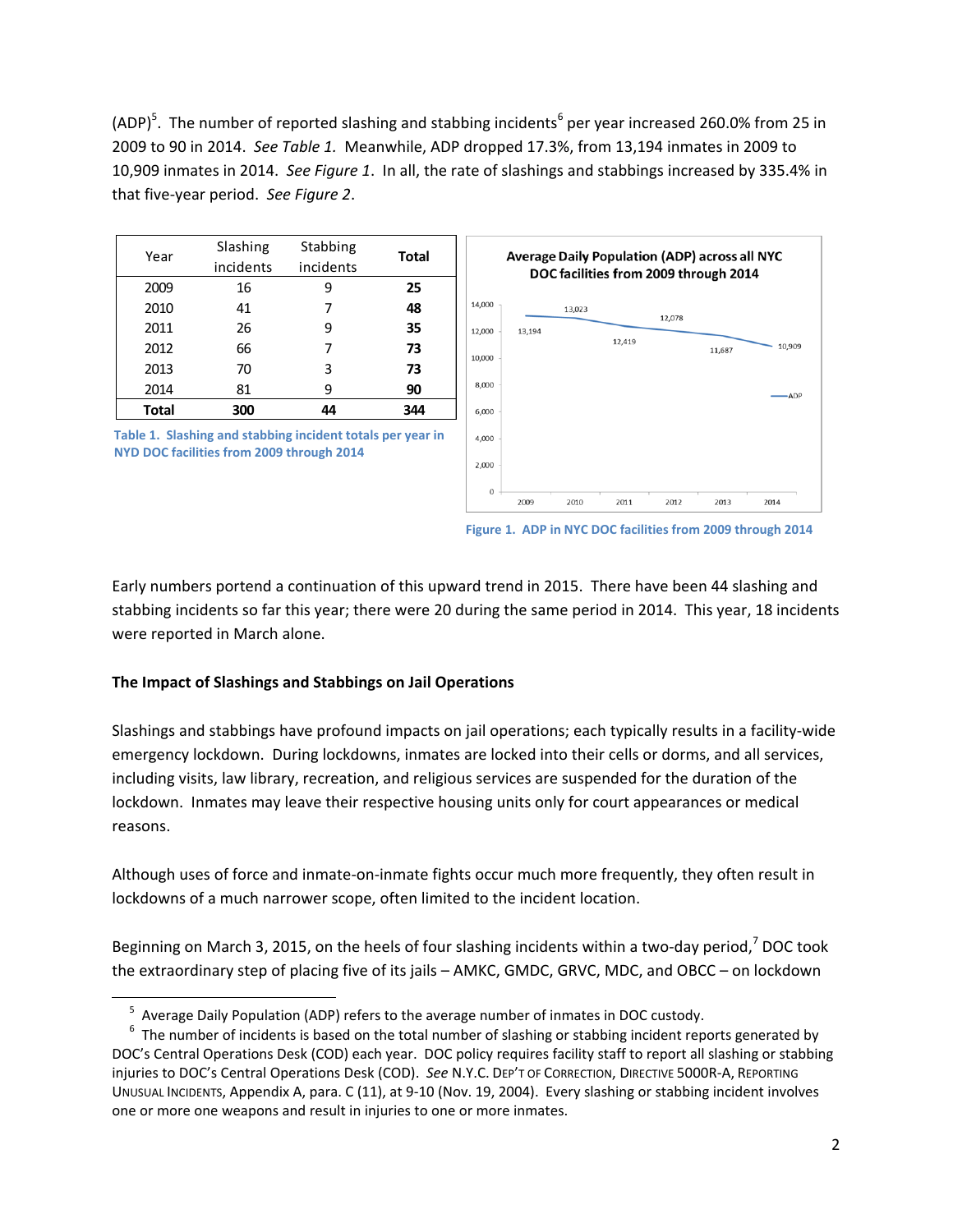for approximately 36 hours. As is the case whenever a facility is locked down, inmates in those jails were unable to access programs and services mandated by the Minimum Standards, including, but not limited to, law library, recreation, religious services, and telephone calls. Additionally, inmates had reduced access to sick call and discharge planning services. ${}^{8}$ 

Because the lockdown fell on a day scheduled for visits, $9$  inmates were also unable to receive visitors during that time. Thus, the lockdown also affected those who travelled to Rikers to visit loved ones or friends at the locked down jails; some travelled to Rikers only to be told that their visits were cancelled.



DOC explained that it had effected the lockdown so that it could "conduct thorough searches,

investigate inmate tension and continue gathering intelligence to further develop a more comprehensive understanding of the current situation, and disrupt those recent efforts [to commit additional gang‐related assaults]."<sup>10</sup> DOC further asserted that the lockdown measures were necessary to "ascertaining and neutralizing any and all threats to the safety and security of our facilities. $"^{11}$ 

In the 12 days after the lockdown was lifted, however, there were eight more slashing and stabbing incidents – seven in four of the jails that had been locked  $down<sup>12</sup>$ 

<u> 1989 - Johann Stoff, amerikansk politiker (d. 1989)</u>  $^7$  There were two slashing incidents in AMKC on March 1, 2015, and one each at GMDC and MDC the next day.

**Figure 2. Rate of slashing and stabbing incidents per 31 days per 100 ADP in NYC DOC facilities from 2009 through 2014**

<sup>&</sup>lt;sup>8</sup> At the Board meeting of March 10, 2015, Department of Health and Mental Hygiene (DOHMH) Assistant Commissioner Dr. Homer Venters testified that health staff saw between 22% and 38% fewer inmates at sick call and 24% to 46% fewer inmates at discharge planning during the lockdown.

<sup>&</sup>lt;sup>9</sup> Inmates are permitted to receive visitors Wednesday through Sunday. Inmates whose surname begins with letters A through L were scheduled for visits on Wednesday, March 4<sup>th</sup>, while those whose surname begins with a letter M through Z were scheduled for visits on Thursday, March 5th. *See* N.Y.C. Dep't of Correction*, Inmate Visit Schedule – March 2015*, http://www.nyc.gov/html/doc/html/visit‐an‐inmate/visit‐inmate‐schedule‐march‐ 2015.shtml (last accessed on April 9, 2015).

<sup>&</sup>lt;sup>10</sup> Letter from Joseph Ponte, DOC Commissioner, to Gordon Campbell, BOC Chair (March 5, 2015).  $11$  *Id.* 

<sup>&</sup>lt;sup>12</sup> There were slashing incidents at AMKC on March 13<sup>th</sup>, GRVC on March 6<sup>th</sup> and 10<sup>th</sup>, GMDC on March 8<sup>th</sup> and  $11^{th}$ , OBCC on March  $16^{th}$ , and RNDC on March  $10^{th}$ . There was a stabbing incident at AMKC on March 9<sup>th</sup>.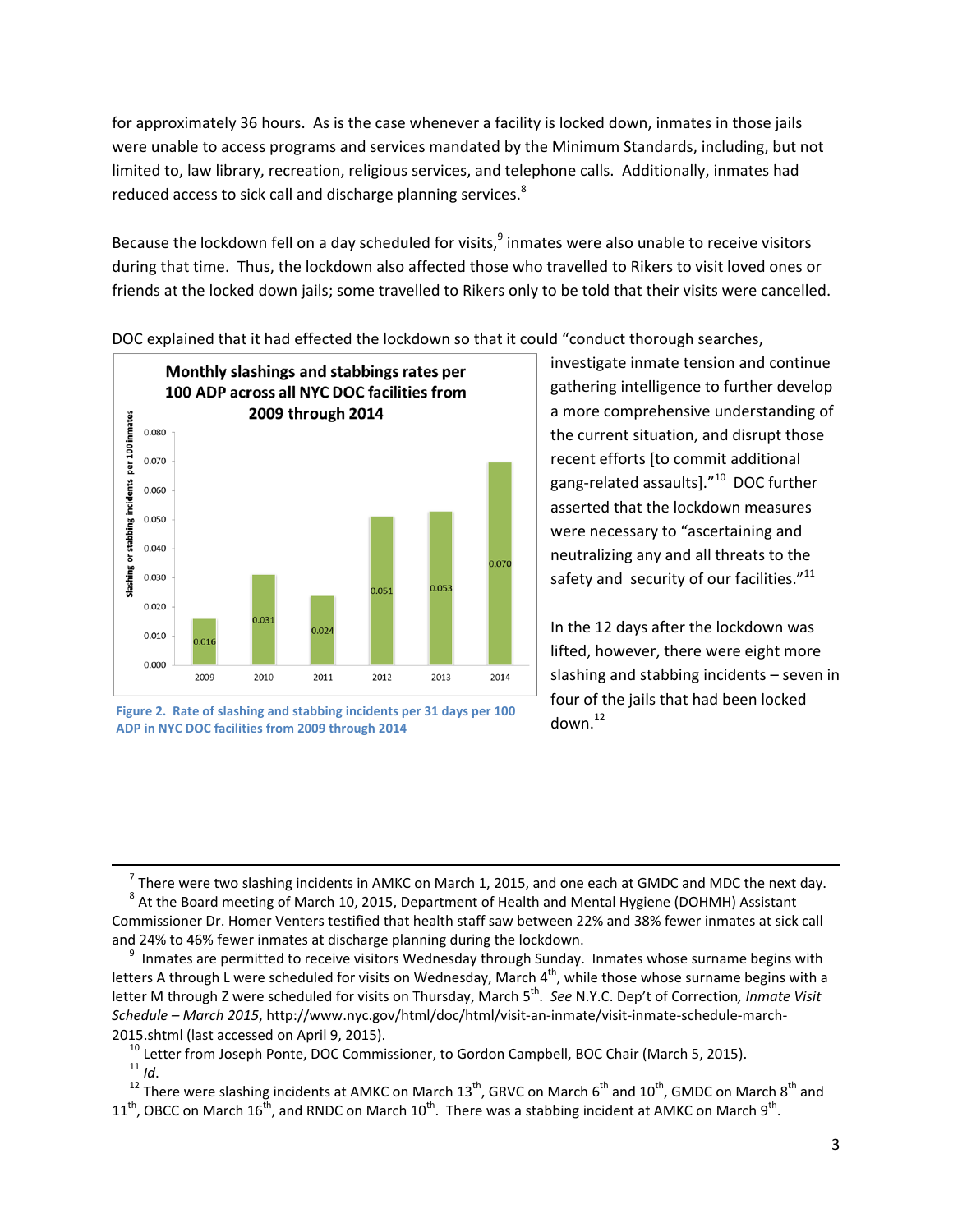#### **Where many slashings and stabbings and other violent encounters occur**

Just over half of all inmates in DOC custody are confined in general population (GP) housing units, where the greatest number of violent incidents occurred in 2014.<sup>13</sup> Nearly 52.2% (n=47) of slashing and stabbing incidents<sup>14</sup> and 49.0% (n=2,147) of inmate-on-inmate fights that year took place in adult GP housing.<sup>15</sup> *See Figure 3. <sup>16</sup>* Meanwhile, 24.6% (n=1,000) of the 4,068 reported uses of force in 2014 occurred in GP housing.<sup>17</sup> Future reports will focus on uses of force and inmate-on-inmate fights.

Of the ten reported slashing and stabbing incidents that took place in corridors, law library, recreation areas, and vestibules in 2014, eight were perpetrated by inmates classified as GP inmates.<sup>18</sup>

Nearly 6.7% (n=6) of slashing and stabbing incidents took place at intake in  $2014.<sup>19</sup>$  In comparison, 6.4% (n=282) of all inmate‐on‐ inmate fights and 11.7% (n=474) of all reported uses of force in 2014 took place at intake.<sup>20</sup>



**Figure 3. Slashing and stabbing incident locations in NYC DOC facilities in 2014**

<sup>&</sup>lt;sup>13</sup> Inmates who are not in GP housing are placed in special population housing such as administrative segregation, enhanced supervision housing, mental observation, new admission, protective custody, punitive segregation, etc.

 $14$  This figure is based on information obtained from the Central Operations Desk (C.O.D.) notifications and any updates thereto that were issued after each slashing or stabbing incident in 2014.

<sup>15</sup> *See* N.Y.C. DEP'T OF CORRECTION, Monthly Security Statistical Reports – Fiscal Years 2014‐15 (on file). There were 4,381 inmate‐on‐inmate fights in 2014, averaging almost 12 fights a day. *See id*.

 $16$  The incident location category "others" includes administrative segregation, court holding pens, inmate buses, new admissions, protective custody, restraints housing, and sentenced housing.

<sup>17</sup> *See* N.Y.C. DEP'T OF CORRECTION, Monthly Security Statistical Reports – Fiscal Years 2014‐15 (on file).

<sup>&</sup>lt;sup>18</sup> These figures are based on information obtained from the Central Operations Desk (C.O.D.) notifications and any updates thereto that were issued after each slashing or stabbing incident in 2014.

 $19$  *Id.* 

<sup>20</sup> *See* N.Y.C. DEP'T OF CORRECTION, Monthly Security Statistical Reports – Fiscal Years 2014‐15 (on file).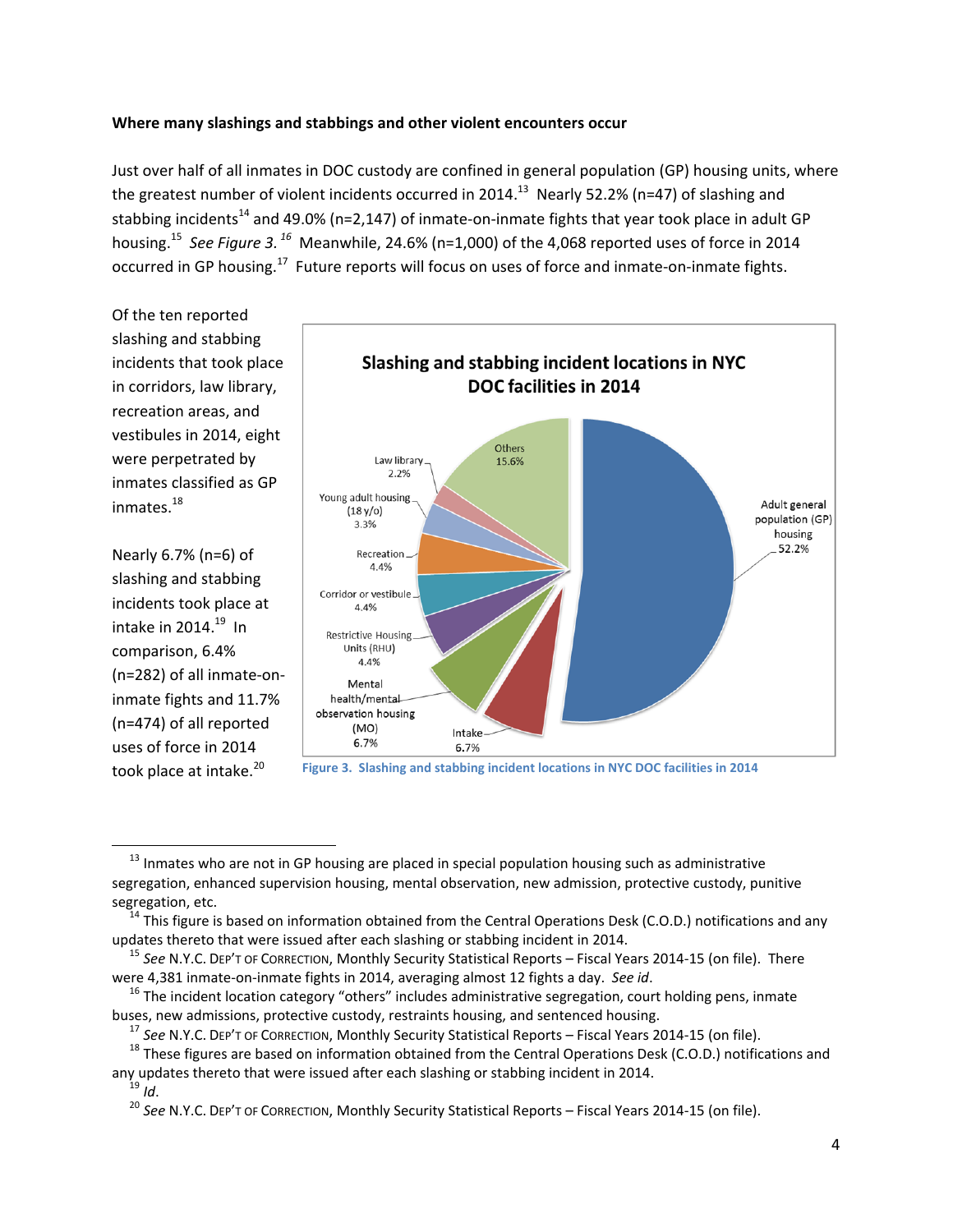In addition, a disproportionately high number of inmate fights and uses of force – though not slashings and stabbings – took place in the mental health/mental observation (MO) housing units in 2014. On average, 6.5% of inmates in DOC custody in 2014 were in MO housing,<sup>21</sup> where 21.9% (n=959) of all inmate-on-inmate fights<sup>22</sup> and 14.8% (n=604) of all reported uses of force in 2014 took place.<sup>23</sup>

#### **Weapons**

Just over three-quarters (n=68) of all slashing and stabbing incidents in 2014 occurred inside housing units, which are relatively contained settings.<sup>24</sup> Despite this fact, the Department has had little success recovering the weapons that were used in these assaults.

When a slashing or stabbing occurs, DOC staff place the facility on lockdown, secure the crime scene or incident location, $25$  and search the crime scene for weapons. $26$  DOC staff are required to report whether they recovered weapons during the search.<sup>27</sup> In 2014, DOC failed to recover the weapons that were used in at least 80.0% of slashing and stabbing incidents. $^{28}$ 

In all, DOC reported that it had recovered only 12 weapons in slashing and stabbing incidents in 2014.<sup>29</sup> Most were improvised or inmate‐made using materials commonly found in the jail environment, e.g.,

 <sup>25</sup> *See generally* N.Y.C. DEP'T OF CORRECTION, OPERATIONS ORDER 05/07, CRIME SCENE INCIDENT MANAGEMENT (May 8, 2007) (providing "guidelines regarding the required operational actions and administrative procedures that are relative to crime scene incident management and evidence gathering and preservation"). Securing a crime scene entails cordoning off the area, posting an officer at the entrance to the crime scene, recording all activities therein, permitting only authorized personnel into the area, and preserving the evidence. *See id*.

 <sup>26</sup> *See generally* N.Y.C. DEP'T OF CORRECTION, DIRECTIVE 4508R‐E, CONTROL OF AND SEARCH FOR CONTRABAND, part VII, sec. F, at 29 (May 15, 2009) (DOC staff perform emergency searches "when there are reasonable grounds to believe that dangerous contraband is contained in any area of the facility or its immediate surroundings").

<sup>28</sup> This figure is based on information obtained from the Central Operations Desk (C.O.D.) notifications and any updates thereto that were issued after each slashing or stabbing incident in 2014. The actual percentage is likely higher than 80.0%. While 80% of the slashing and stabbing incident notifications from C.O.D. in 2014 clearly indicate that weapons were not recovered, 7.8% provide no search results despite reporting requirements. *See supra* note 27 and accompanying text. On the other hand, the notifications clearly indicate that weapons were recovered in nearly 12.2% of the slashing and stabbing incidents.

<sup>29</sup> This figure is based on information obtained from the Central Operations Desk (C.O.D.) notifications and any updates thereto that were issued after each slashing or stabbing incident in 2014. *See supra* notes 27 and 18 and accompanying text. It is possible that DOC staff may have recovered additional weapons following slashing and stabbing incidents and that they were not reported to C.O.D. despite reporting requirements.

<sup>&</sup>lt;sup>21</sup> This calculation is based on aggregated DOC census data. Nearly 6.7% (n=6) of all slashing and stabbing incidents took place in M.O. housing.

<sup>22</sup> *See* N.Y.C. DEP'T OF CORRECTION, Monthly Security Statistical Reports – Fiscal Years 2014‐15 (on file). <sup>23</sup> *See id*.

<sup>&</sup>lt;sup>24</sup> This figure is based on information obtained from the Central Operations Desk (C.O.D.) notifications and any updates thereto that were issued after each slashing or stabbing incident in 2014.

<sup>27</sup> *See* N.Y.C. DEP'T OF CORRECTION, DIRECTIVE 5000R‐A, REPORTING UNUSUAL INCIDENTS, Appendix A, para. C(11), at 9‐10 (Nov. 19, 2004).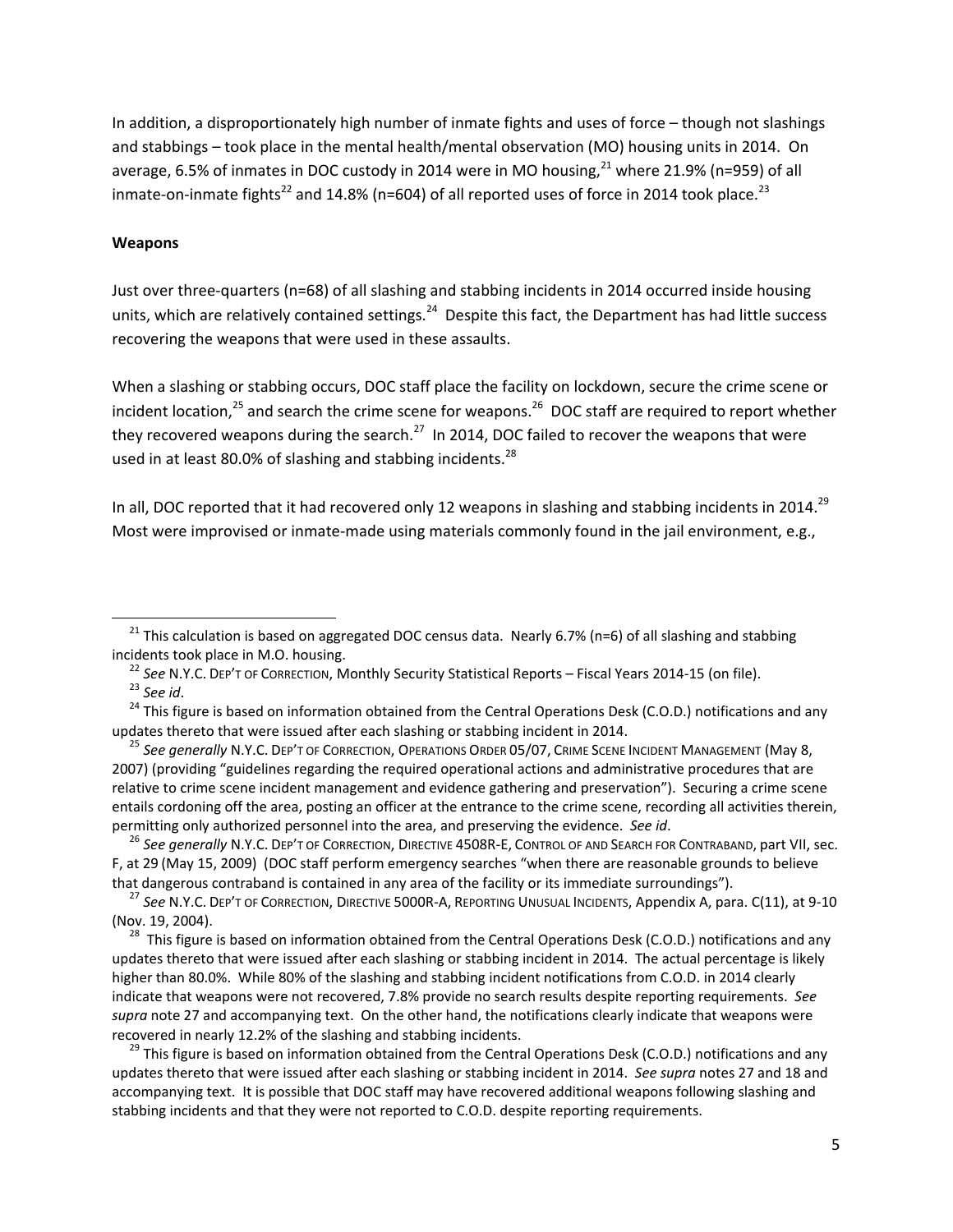metal, plexiglass, and wood.<sup>30</sup> Ten were improvised or inmate-made, and two were scalpel blades.<sup>31</sup> Of the 14 weapons that were reportedly recovered following the 2013 incidents, seven were scalpel blades or hobby knives, while the rest were improvised or inmate-made.<sup>32</sup>

DOC routinely searches its facilities for contraband, and not just following slashing or stabbing incidents. The overwhelming majority of searches are random searches, which are searches of inmates, their living quarters, or common areas, and they are conducted almost exclusively by DOC staff assigned to the facility. DOC staff conduct "random" searches at each facility at least seven times per day.<sup>33</sup> In 2014 alone, DOC conducted 1,982,142 individual inmate searches during 224,102 random searches. $34$ "Special" searches, meanwhile, are relatively infrequent and typically follow an incident or series of incidents at the target jail. Each special search is conducted by a search team comprised of staff from a number of facilities, and it usually targets just one or several housing areas in a jail. In 2014, during the course of 293 special searches, individuals were searched 24,735 times.<sup>35</sup>

Among the various search types, special searches are by far the most effective at recovering weapons. Although the 293 special searches accounted for only 0.1% of all searches in 2014, 43.9% (n=826) of the 1,882 weapons recovered from searches were recovered during special special searches.<sup>36</sup> In comparison, the 224,102 random searches accounted for 88.7% of all searches in 2014, but yielded only 15.5% (n=292) of the weapons recovered. $37$ 

Weapons are sometimes found independent of a search. For instance, DOC staff sometimes discover weapons during routine tours of their assigned housing areas. Most of the 2,100 weapons found in 2014 were inmate‐made or improvised using materials commonly found in the jail environment, such as metal from radiators, plastic from light fixtures, and wood from broomsticks. About 79.0% (n=1,659) were shanks, shivs, or weapons fashioned from materials that are authorized for use in the jails,<sup>38</sup> including facility-authorized shaving razor blades, up from 77.8% (n=1,794) in 2013.<sup>39</sup> Meanwhile, 10.2% (n=215) were razor-like instruments that are not authorized for use in the jails, <sup>40</sup> slightly down from

<sup>&</sup>lt;sup>30</sup> Improvised or inmate-made weapons recovered in 2014 following slashings and stabbings included sharpened metal rods; sharpened pieces of metal, plastic, or wood; a broken light bulb; and institutional razors, which are razors that are provided to inmates for shaving. This information was obtained from C.O.D. notifications issued after each slashing or stabbing incident.

 $31$  These numbers are based on information obtained from the Central Operations Desk (C.O.D.) notifications and any updates thereto that were issued after each slashing or stabbing incident in 2014.

<sup>&</sup>lt;sup>32</sup> These numbers are based on information obtained from the Central Operations Desk (C.O.D.) notifications and any updates thereto that were issued after each slashing or stabbing incident in 2014.

<sup>33</sup> *See* N.Y.C. DEP'T OF CORRECTION, OPERATIONS ORDER 20/92, RANDOM FACILITY SEARCHES OF INMATES, LIVING QUARTERS AND/OR COMMON AREAS, part II(A) (Dec. 14, 1992).

<sup>34</sup> *See* N.Y.C. DEP'T OF CORRECTION, Monthly Security Statistical Reports – Fiscal Years 2014‐15 (on file). <sup>35</sup> *See id*.

<sup>36</sup> *See* N.Y.C. DEP'T OF CORRECTION, Monthly Security Statistical Reports – Fiscal Years 2014‐15 (on file).

<sup>37</sup> *See id*.

<sup>38</sup> *See id*.

<sup>&</sup>lt;sup>39</sup> See N.Y.C. Dep't of Correction, Monthly Security Statistical Reports – Fiscal Years 2013-14 (on file).

<sup>40</sup> *See supra* note 36.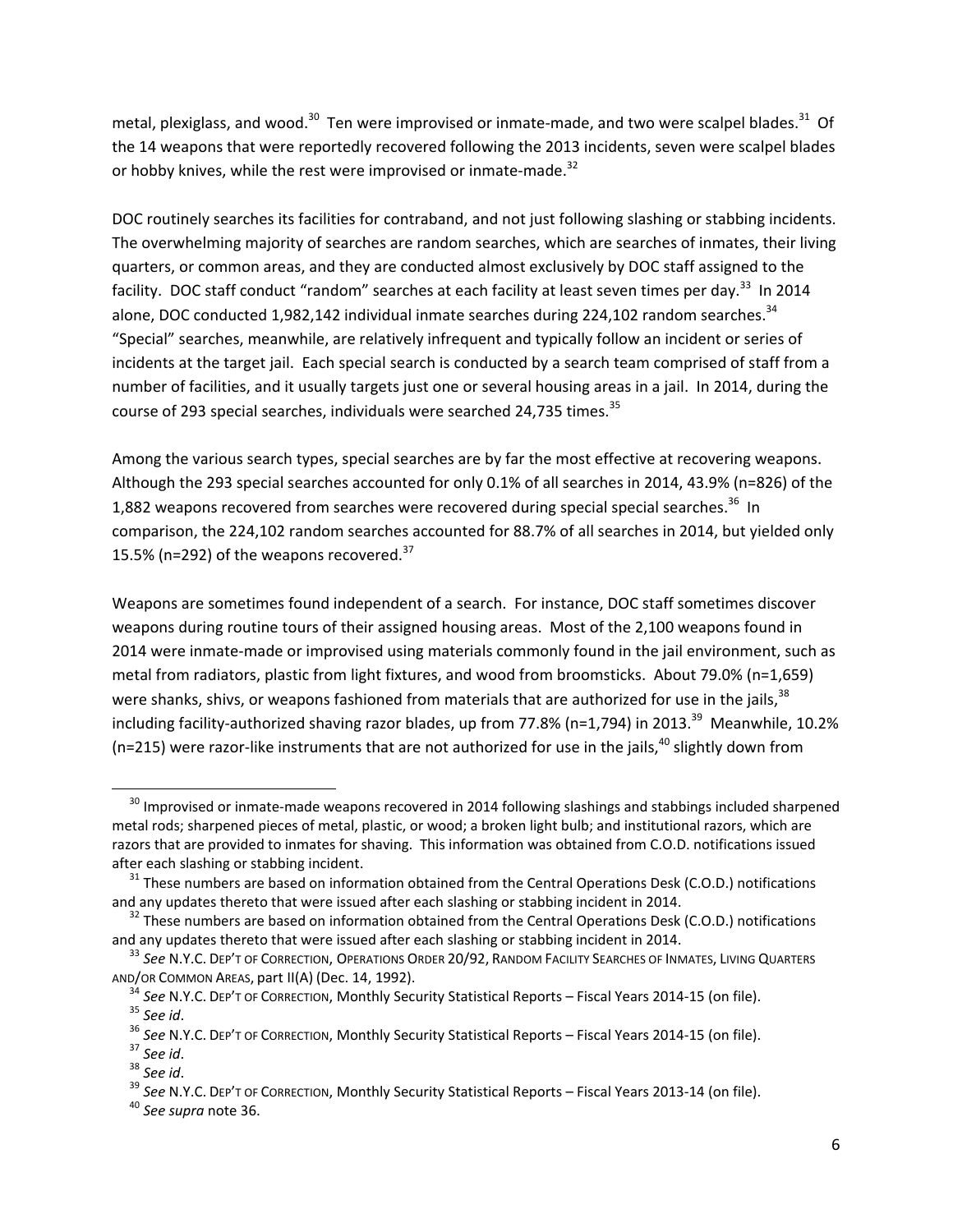11.0% (n=254) in 2013.<sup>41</sup> A pen-knife is an example of a razor-like instrument that is not authorized for use in the jails and was likely trafficked in at some point by a visitor, volunteer, or staff.

Most weapons are found in GP housing. In 2014, 78.1% (n=1,641) of all weapons were found in GP housing,<sup>42</sup> while relatively few were found in the visit areas, MO housing, or at intake. Only 4.2% (n=88) of the 2,100 weapons found in 2014 were found in visit areas,  $43$  down from 4.3% (n=100) in 2013.  $44$ Meanwhile, 3.5% (n=74) of weapons found in 2014 were found in MO housing,  $45$  up from 3.0% (n=69) in 2013.<sup>46</sup> In addition, only 2.0% (n=42) were found in intake areas,  $47$  down from 2.2% (n=50) in 2013.<sup>48</sup>

Recently, there were two high-profile security breaches. On February 8, 2015 a visitor who passed initial security screening with a 12.5" knife in his book bag was caught as he was entering OBCC, where the inmate he intended to visit was housed. On March 13, 2015, a new admission inmate slashed another new admission inmate in the intake area in AMKC after he somehow gained possession of a 5.5" knife. Given that the vast majority of weapons are found in areas other than intake and visits and that the majority of weapons found in the jails are inmate‐made or fashioned from materials already inside the jails, these two incidents represent the exception, not the norm.

### **Conclusion**

The Department must reduce the number of weapons in its facilities. Even as it continues its efforts to curtail contraband trafficking into its facilities, DOC must do more to address the jails' deteriorating physical environmentsfrom which inmates draw raw materials to fashion weapons. As indicated by the Department's data presented in this report, the overwhelming majority of weapons found in the jails are improvised from materials already inside.

To reduce the incidence of slashings and stabbings, the Department must also improve its supervision of inmates in its care and custody. It should increase the number of correction officers and captains assigned to the housing units, and reduce the number of inmates confined in each housing unit. Improved inmate supervision in the housing units is essential because it is where the significant majority of slashing and stabbing incidents take place.

The Department recently announced plans to implement initiatives it hopes will reduce violence, including: expanded educational, therapeutic, and vocational programming for inmates; augmented staff training in areas such as conflict de‐escalation, mental health, and gang intelligence; and, improved

<sup>43</sup> *Id*.

<sup>47</sup> *See supra* note 36.

<sup>41</sup> *See supra* note 39.

<sup>42</sup> *See supra* note 36.

<sup>44</sup> *See supra* note 39.

<sup>45</sup> *See supra* note 36.

<sup>46</sup> *See supra* note 39.

<sup>48</sup> *See supra* note 39.